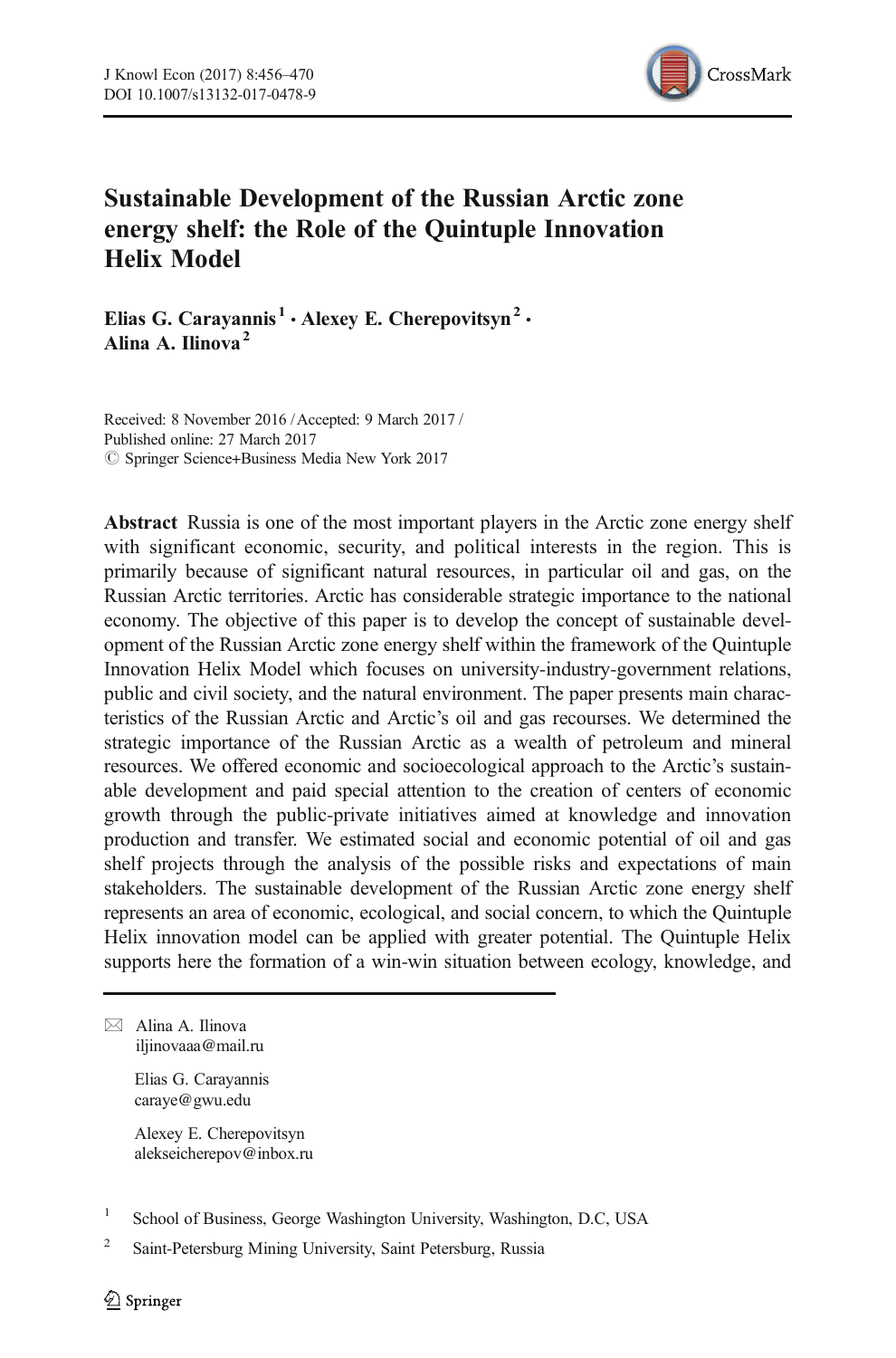innovation, creating synergies between economy, society, and democracy, what is the good basis for sustainable development of the Arctic territories and implementation of Arctic Shelf projects.

**Keywords** Arctic  $\cdot$  Sustainable development  $\cdot$  Arctic Energy Shelf  $\cdot$  Russia  $\cdot$  Oil and gas. Shelf projects  $\cdot$  Ouintuple Helix  $\cdot$  Innovations

#### Introduction

Russian Arctic zone energy shelf is a major area. The continental shelf of Russia is one of the longest in the world. Its area is more than 5 million square kilometers. From being regarded almost like a restricted area, the Arctic has become a global concern (Moe [2016\)](#page-13-0).

The majority of the proven reserves and forecast resources of Russia is located on the Arctic territory. It produces more than 96% of the platinum metals and more than 90% of nickel and cobalt; it is extracted about 80% of Russian gas and 60% of oil, about 60% of copper. In different raw material production (nickel, cobalt, diamonds, platinum metals, oil and gas, rare earth metals, etc.), the Russian Arctic plays a significant role in the world (Pavlenko [2013](#page-13-0)).

In 2008, the United States Geological Survey (USGS) estimated that the Arctic might contain 13% of the world's undiscovered oil and 30% of its undiscovered gas (Gautier et al. [2009\)](#page-13-0). Of these hydrocarbon resources, 84% were believed to be offshore and most of them are not distributed: the highest concentrations are expected to be in north of Alaska and in the western part of Russia (Moe [2016\)](#page-13-0).

Russia is highly dependent on petroleum revenues (Moe [2016](#page-13-0)). Oil and gas resources are vital to Russian national security and economy; oil and gas alone account for roughly 20–25% of Russian GDP (Simola et al. [2013](#page-14-0)). Russia's domestic social programs, infrastructure investments, and military modernization are all critically dependent on revenues from natural resource export (Kapyla and Mikkola [2013](#page-13-0)).

Arctic has been proclaimed as the resource base of the twenty-first century (Moe [2016](#page-13-0)). As it was noted above, Arctic plays an increasing role as a strategically vital resource base for Russia (Kapyla and Mikkola [2013](#page-13-0)). The Russian Arctic Shelf in the future can become the main source of hydrocarbons for both Russia and the world market in the whole. Its industrial development in some circumstances of oil and gas price increasing as well as in terms of emerging of new knowledge and technologies may compensate decrease in oil and gas production in the old deposits in Russia. The special role in this issue is assigned to up-to-date extraction technologies and oil and gas recovery technologies, providing energy effectiveness and ecology safety (Cherepovitsyn and Ilinova [2016;](#page-13-0) Ilinova and Dmitrieva [2016a,](#page-13-0) [b](#page-13-0); Zyrin and Ilinova [2016\)](#page-14-0), and also to the sustainable development of the Arctic zone energy shelf, based on innovations and economic and socioecological approach to rational subsoil usage. Due to the fact that Russia's mature hydrocarbon sources in Western Siberia are slowly drying up, extensive strategic importance of the Arctic hydrocarbons considerably increases.

Sustainable development of the Arctic Shelf puts on a par with the development of space technologies and nanoindustry, because the Arctic territories development in general and implementation of large-scale oil and gas shelf projects in particular will require cutting-edge technologies and knowledge, and sophisticated advanced technical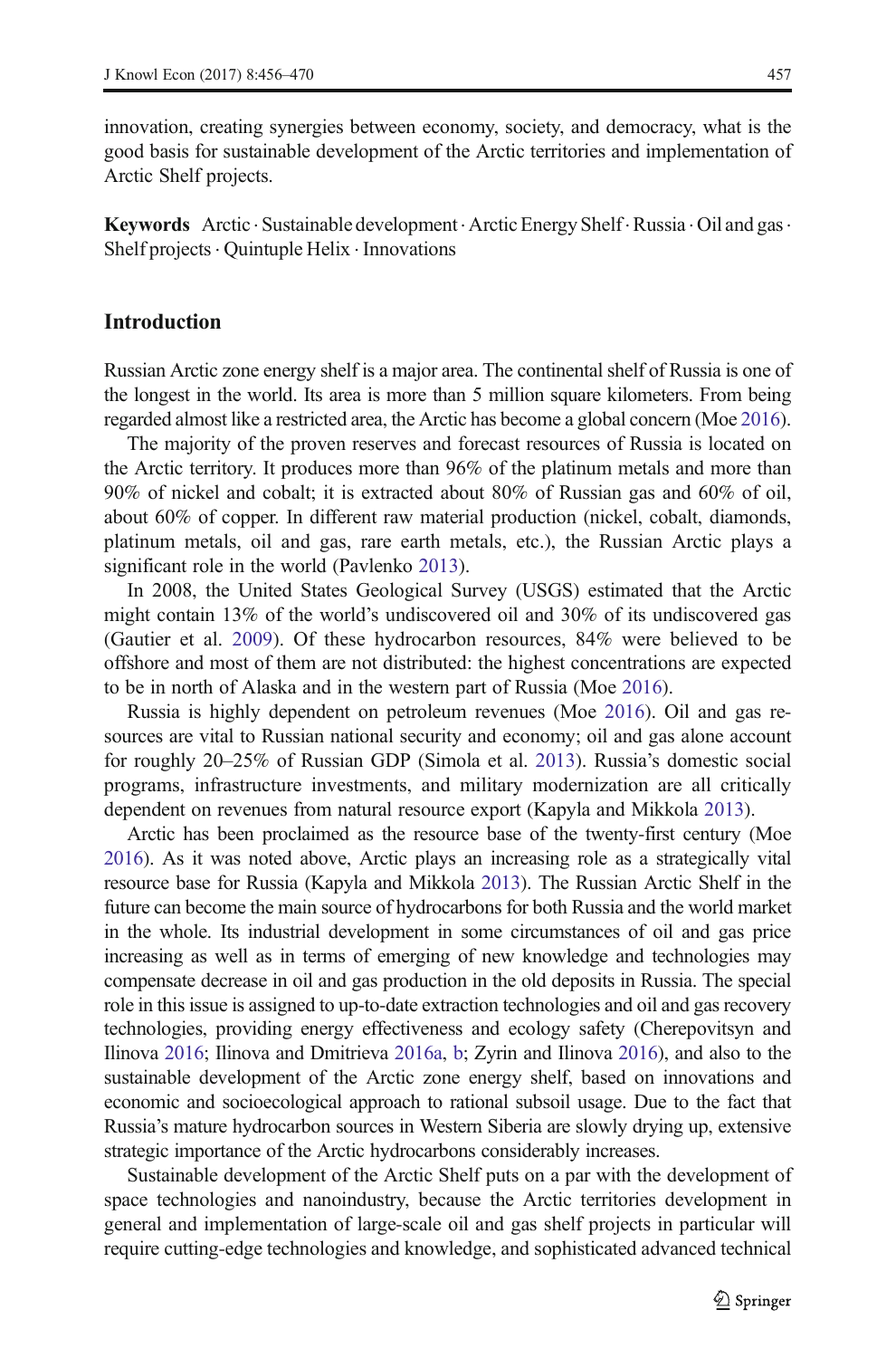equipment, which includes ships, drilling platforms, underwater mining complexes, various geophysical and navigational instruments, and others; and long-term geological exploration is required to actually locate hydrocarbon resources and confirm reserves (Moe [2016\)](#page-13-0). Nowadays, Russia aims to develop critical infrastructure in the Northern Sea Route, including ports, search-and-rescue centers, ice-breaking capability, and oil spill response capabilities. In addition, non-maritime parts of the Arctic transport system—pipelines, aviation routes, railways, and roads—and the overall socioeconomic conditions of the region require development and modernization (Kapyla and Mikkola [2013\)](#page-13-0).

Development of the Russian Arctic Shelf, characterized by really high capital intensity (for example, drilling offshore in 3–5 times more expensive than on land), requires new scientific based approaches to sustainable long-term development of the Arctic territories in the light of economic, environmental, and social issues.

But it is important to note that in Russia, national policy is crucial, pushing, or holding back development of oil and gas shelf projects, and each major oil and gas investment project has its specifics (Moe [2016\)](#page-13-0). The comparative look at offshore and onshore oil and gas projects presents in Table 1.

The latest hydrocarbon activities in the Russian Arctic zone have taken place primarily through onshore projects in Yamal Peninsula and in emerging offshore

| Components of<br>the project | Onshore project (old deposits in West<br>Siberia)                                                                                                                                                                | Offshore project (Arctic Shelf project)                                                                                                                                                                                                                                                           |
|------------------------------|------------------------------------------------------------------------------------------------------------------------------------------------------------------------------------------------------------------|---------------------------------------------------------------------------------------------------------------------------------------------------------------------------------------------------------------------------------------------------------------------------------------------------|
| Geological<br>exploration    | High degree of geological exploration;<br>general tendency to exhaustibility of<br>reserves; as a rule additional exploration<br>is required                                                                     | Low degree of geological exploration;<br>seasonality of activity                                                                                                                                                                                                                                  |
| Development and<br>operation | Relative stability of weather conditions;<br>existence of standard technical and<br>technological decisions depending on<br>geological and working conditions                                                    | Ongoing monitoring of weather conditions<br>and conditions of technical and<br>technological systems (wave forces,<br>icing, icebergs and ice pack);<br>complicated processes of towage and<br>installation of a platforms and<br>well-drilling. The limited number of<br>personnel on a platform |
| Logistics                    | Balanced system of oil gathering and<br>transportation (availability of pipelines<br>systems) and transportation of personnel<br>and materials. Availability of highways<br>(winter roads) and railway transport | Important role of a sea transport; lack of a<br>railway transport; complicated and<br>dangerous process of transportation of<br>personnel and materials                                                                                                                                           |
| Infrastructure               | Developed in the majority of regions                                                                                                                                                                             | Is absent or requires reconstruction and<br>expansion (social infrastructure, airports,<br>ports, railway system, plants and<br>storages, and others)                                                                                                                                             |
| Ecology                      | Wide experience of elimination of oil spills.<br>Emergencies have influence only one<br>region                                                                                                                   | Large-scale consequences of possible<br>technogenic accidents (Arctic region<br>influences an ecosystem of the whole<br>world). Existence of natural and fishery<br>reservations                                                                                                                  |

Table 1 Comparative look at offshore and onshore oil and gas projects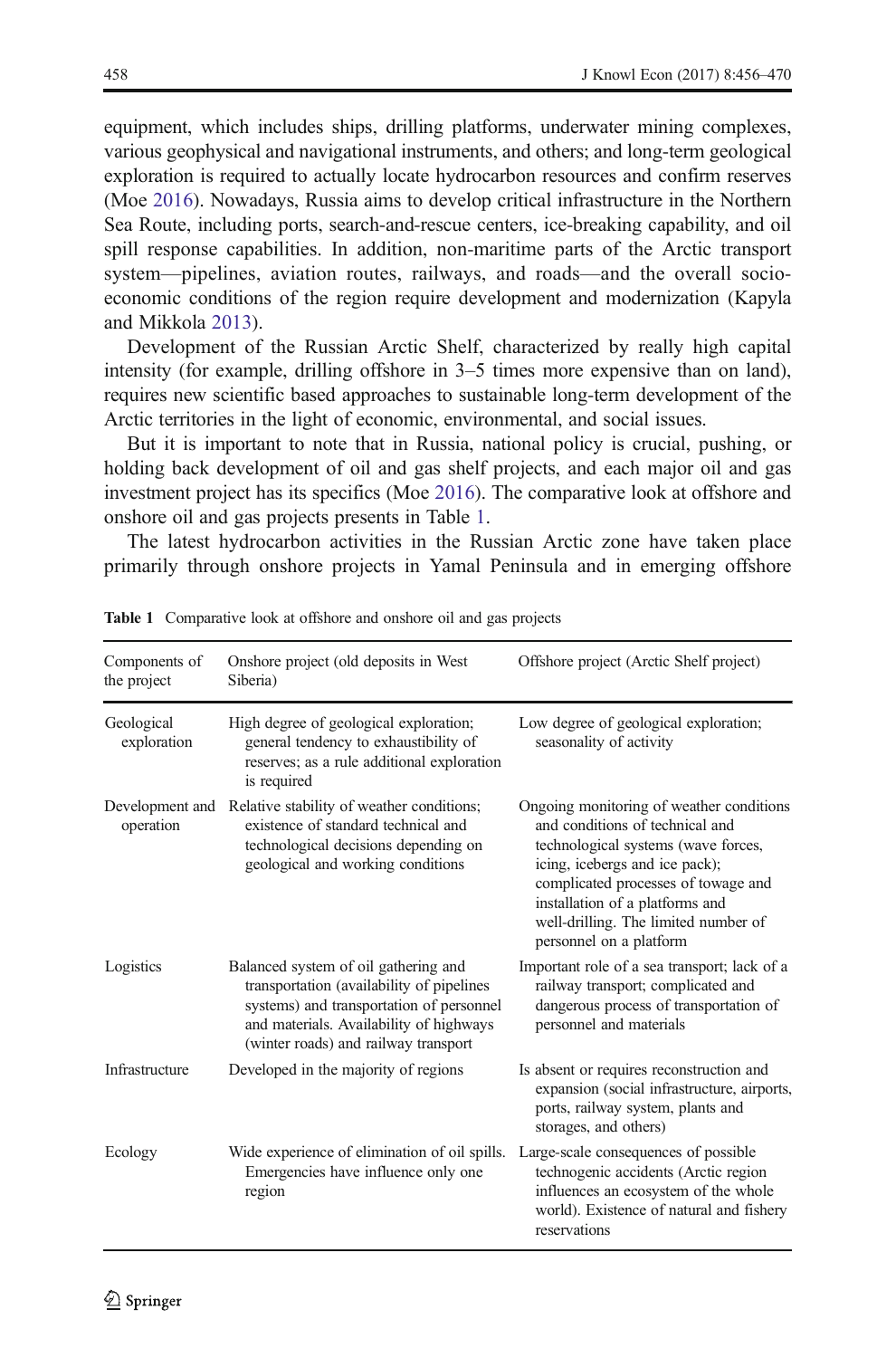projects on the Arctic seas such as Barents, Pechora, and Kara Seas. These offshore projects have often connected with joint ventures between Russian and other countries (Kapyla and Mikkola [2013\)](#page-13-0).

The commercial attractiveness of many Arctic projects is questioned (Laruelle [2014](#page-13-0)); economic efficiency of offshore oil and gas projects in the current conditions is low. Research conducted by the authors of this paper in 2011–2012 proved that these projects can be marginally profitable. The detailed calculations obtained on the basis of data of the Gazprom company present that in case of oil price, about 80–90 dollars for barrel internal rate of return (IRR) of main oil and gas shelf projects is around  $6-10\%$ . The effectiveness of the shelf projects was estimated by region. For example, in Barents Sea region, IRR of shelf projects was around 10%, in Pechora Sea region—around 7%, and in Kara Sea region around 6%. Considering the oil price nowadays (50–55 dollars for barrel), it is logical that IRR considerably decreased.

The Soviet Union started seismic surveying in the Barents Sea in the 1970s. In the 1980s, gas fields in the «super-giant» category in the Russian Barents Sea were revealed. In the Pechora Sea, a number of promising geological structures were identified. In the 1990s, exploration activity declined dramatically for both financial and organizational reasons (Austvik and Moe [2016](#page-12-0)).

The degree of oil and gas fields' exploration and the ratio of reserves and resources by three seas having the largest hydrocarbon deposits are shown in Fig. 1.

As we can see from the diagram, the degree of exploration on the North seas is low (around 10–16%). Now therefore, the most part of the Russian Arctic Shelf is explored poorly that means need of intensification of large-scale exploration activity and huge investments.

But there can be no doubt that resources are one important driver of Arctic development, which depends on the world oil prices and development of marine and non-maritime parts of the Arctic transport infrastructure, as well as on innovative technologies in geological exploration, oil and gas production, and transportation. Thereby, it is possible to assume that Russian Arctic zone energy shelf will be locally developed from the most profitable oil and gas projects in the



Fig. 1 Reserves and resources on the North seas. Source: basic framework of the program of complex development of hydrocarbon resources of the northwest region of Russia till 2020. Russian Petroleum Geological Institute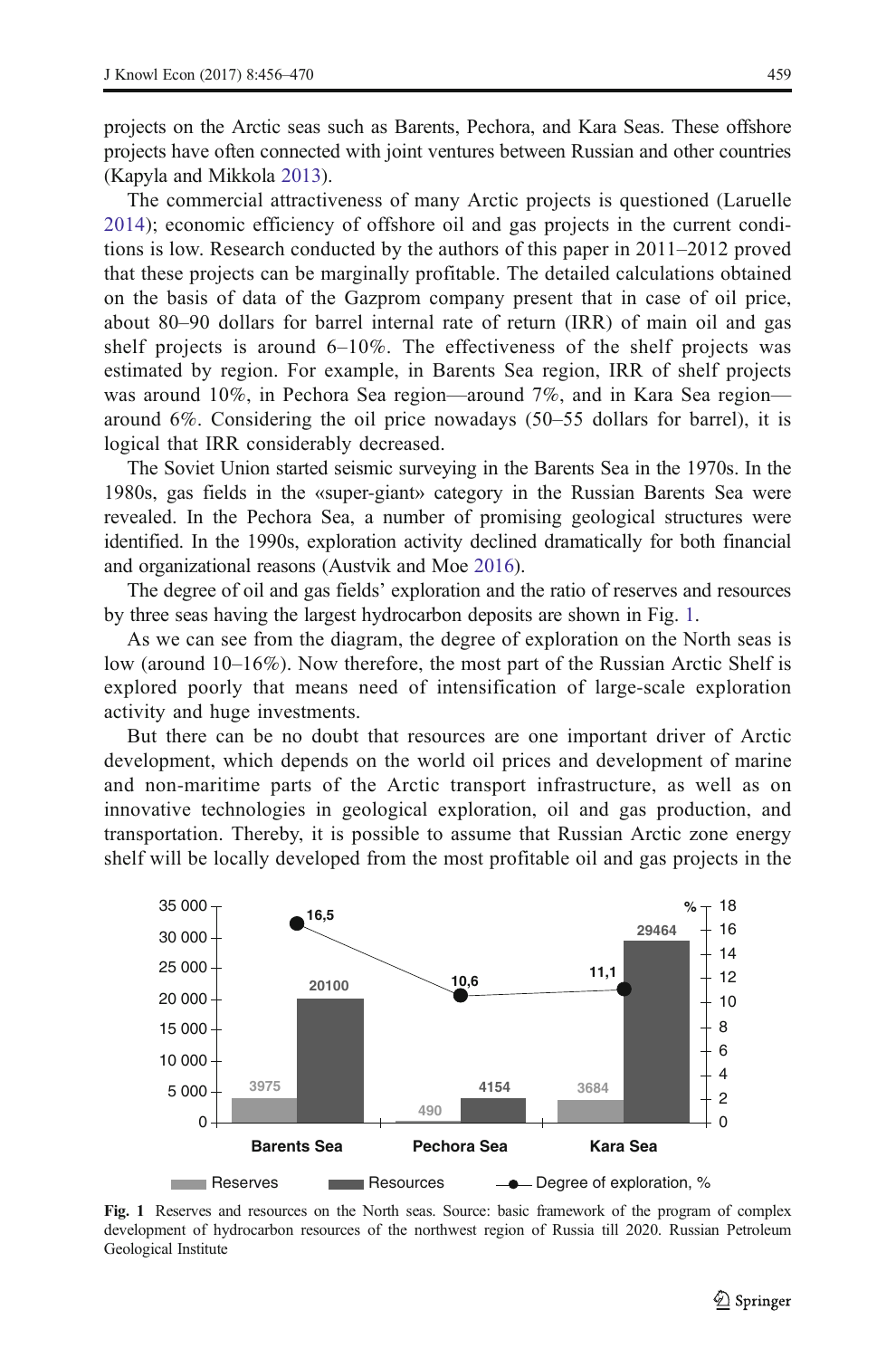Western part of the Arctic to the remote fields in East Arctic. Many promising investment opportunities remain, but they require advanced technologies, capital, and skillful management.

Considering the facts that there are a fragile ecosystem in the Arctic and also undeveloped transport system, low level of economic development, and other complexities, it is necessary to estimate possible influence of oil and gas projects on ecological, social, and economic environment. And also, it is necessary to estimate main risks and expectations of stakeholders in the Arctic and the role of innovations in oil and gas projects' implementation.

#### Literature Review

Despite the wide range of existing papers devoted to different aspects of Arctic zone development (Howard [2009](#page-13-0); Henderson and Loe [2014](#page-13-0); Austvik and Moe [2016;](#page-12-0) Moe [2016,](#page-13-0) among many others), no optimal strategic approach that takes into account peculiarities of the Arctic territories and necessity of their sustainable development focused on environment, innovations, and society has been found.

Previous studies have addressed geopolitics issues on Arctic territories (Blunden [2009;](#page-12-0) Claes and Osterud [2010](#page-13-0); Blunden [2012;](#page-12-0) Rowe and Blakkisrud [2014;](#page-14-0) Tamnes and Offerdal [2014\)](#page-14-0), policy interests of different countries in the Arctic (Conley and Kraut [2010;](#page-13-0) Heininen [2012](#page-13-0); Kapyla and Mikkola [2013](#page-13-0)), Arctic energy policy and energy security (Overland [2010](#page-13-0), Peimani [2013](#page-14-0), Tamnes and Offerdal [2014\)](#page-14-0), oil and gas perspectives in the Arctic (Zysk [2011](#page-14-0); Keil [2012](#page-13-0); Conley and et al. [2013](#page-13-0); Henderson [2014;](#page-13-0) Austvik and Moe [2016\)](#page-12-0), Russian thinking, policies, and challenges in the Arctic (Laruelle [2014](#page-13-0)), and others. Previous research has also addressed questions concerning Arctic economics (Conley and et al. [2013](#page-13-0)).

From the point of view of government regulation, many state documents have considered strategies of different countries in the Arctic (Finland's Strategy for the Arctic Region [2010,](#page-13-0) Kingdom of Denmark Strategy for the Arctic [2011](#page-13-0)–2020; Norwegian Government's High North strategy [2006;](#page-13-0) Sweden's Strategy for the Arctic region [2011,](#page-14-0) and US National Strategy for the Arctic Region [2013\)](#page-13-0).

The development of the Arctic region in Russia is governed at the state level by a set of different legal documents. The main document is "The Strategy of developing the Arctic zone of the Russian Federation and national security system for the period till [2020.](#page-14-0)<sup>"</sup> Analyzing the main acts and documenting it are possible to conclude that most likely, it has a theoretical character than practical. So, for example, according to the mentioned strategy of Arctic region's development till 2020 as in many other documents, there are the main aims, tasks, methods, and directions of the strategy's realization in a form of thesis; however, there are not clear specific activities and measures which could lead to the goal achievement. In addition, the weakness is a monitoring providing and a control of goal realization and appointing people who will be in charge of achievement of declared results (Ilinova and Dmitrieva [2016a](#page-13-0), [b](#page-13-0)). Russia does not have a comprehensive strategy in the form of an integrated and coordinated policy in the Arctic (Laruelle [2014\)](#page-13-0). Even though a document entitled "Strategy for development of Russia's Arctic zone" was adopted in 2013, this observation still stands.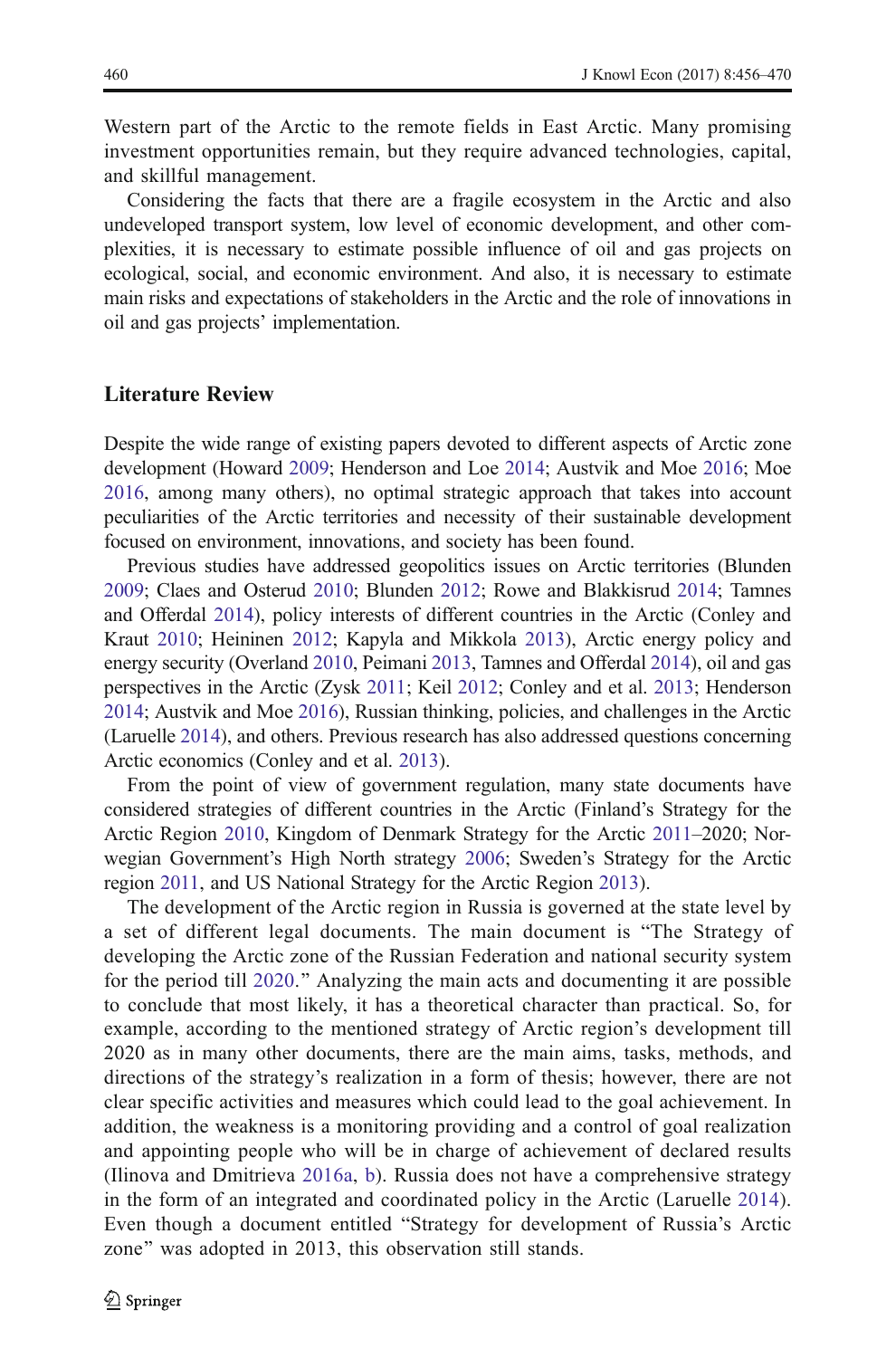Many papers present case descriptions related to the Arctic and discuss such issues as geopolitics, politics interests, energy security, and others. A lot of papers devoted to oil and gas projects also are narrative and many papers are op-ed articles. However, there are no research papers focusing specifically on sustainable development of the Arctic with suggesting certain science-based approach to this issue.

Many papers use simplistic underlying approaches and assumptions, taking a onesize approach to a very complex issue like the increasing economic development of the Arctic region. In fact, activities such as increasing oil and gas development in the Arctic have different underlying issues that could be taken into account. They thus demand different scientific and academic approaches in order to guarantee sustainable development of the Russian Arctic. This paper sets out to offer a comprehensive approach to sustainable development of the Russian Arctic Shelf, based on innovations, ecology, and social environment.

#### Methodology

Russia has a primarily economically related interest in Arctic research, for example in studying its continental shelf. But Russia has been less concerned than Western nations with the theme of "sustainability" in its Arctic policy (Kapyla and Mikkola [2013\)](#page-13-0). Offshore hydrocarbon deposits are becoming increasingly important in the handling of economic and environmental challenges.

Sustainable development concerns us all and takes place on the local as well as global level. Hence, sustainable development has to be understood in the context of economy, innovations, and society (Carayannis and von Zedtwitz [2005](#page-12-0); Carayannis and Alexander [2006;](#page-12-0) Carayannis and Campbell [2011\)](#page-12-0).

In the current academic debate, there is the concept of Triple Helix innovation model focuses on university-industry-government relations. The Triple Helix model (Etzkowitz and Leydesdorff [1995](#page-13-0); Etzkowitz and Leydesdorff [1997;](#page-13-0) Etzkowitz [2008](#page-13-0)) has been used by many researchers and policy makers for understanding interactions between key actors in innovation systems. As sustainable development of the Russian Arctic Shelf should based on innovations and at the same time should focuses on ecology and social environment, the Triple Helix innovation model cannot be used as a methodological base for our research. A little later in academic debate appeared the Quadruple Helix Model which embeds the Triple Helix by adding as a fourth helix the media-based and culture-based public and civil society (Carayannis and Campbell [2009\)](#page-12-0). The Quintuple Helix innovation model is even broader and more comprehensive by adding the helix of the natural environments of society (Carayannis and Barth [2012\)](#page-12-0). The Quintuple Helix stresses the necessary socioecological transition of society and economy in the twenty-first century; therefore, the Quintuple Helix is ecologically sensitive (Carayannis and Barth [2012](#page-12-0)).

The nonlinear innovation model of the Quintuple Helix, which combines knowledge, know-how, and the natural environment system together into one framework, can provide a step-by-step model to comprehend the quality-based management of effective development, recover a balance with nature, and allow future generations a life of plurality and diversity on earth. The Quintuple Helix can be proposed as a framework for transdisciplinary (and interdisciplinary) analysis of sustainable development and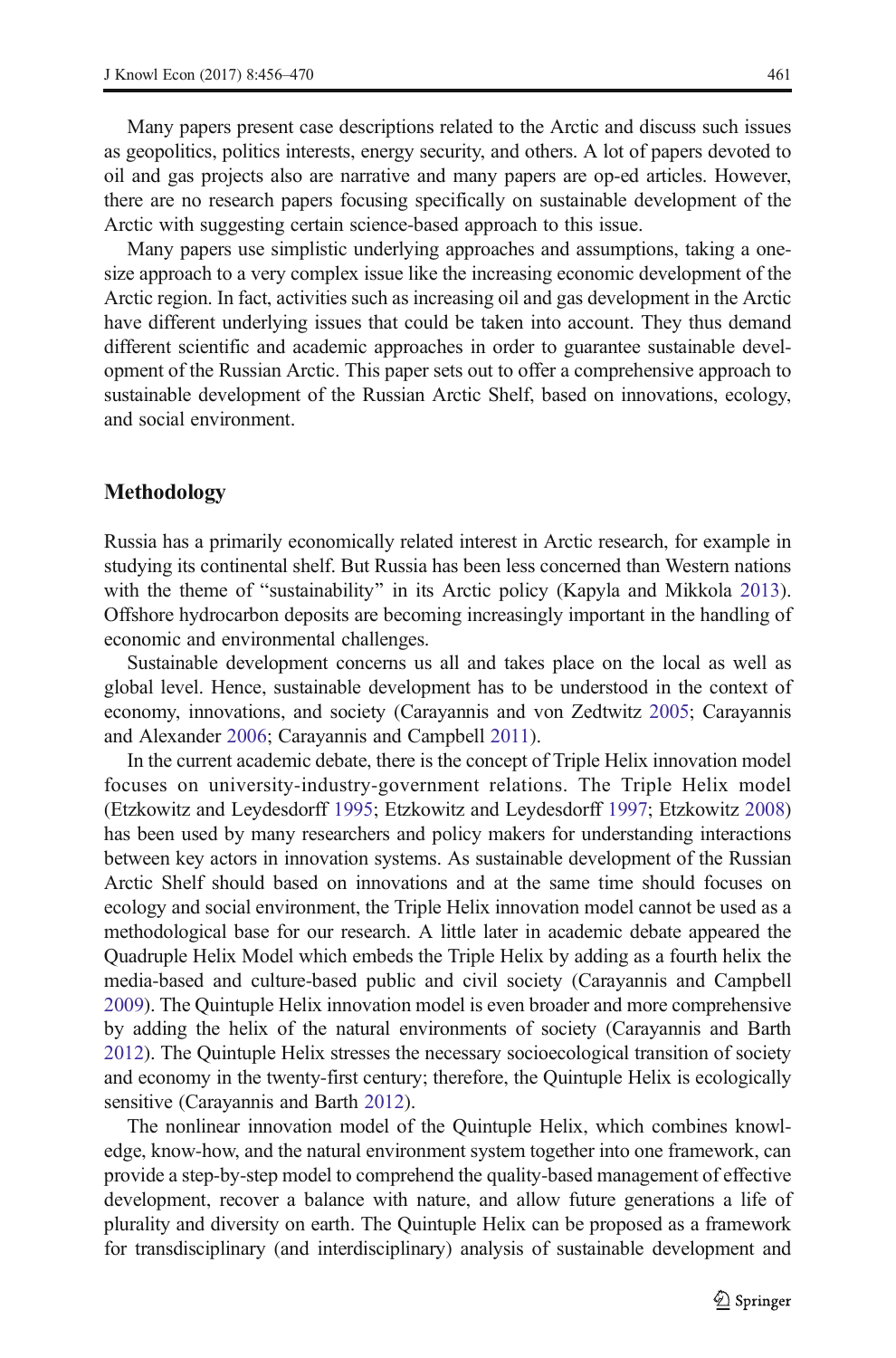social ecology (Carayannis and Campbell [2010;](#page-12-0) Barth [2011](#page-12-0)). These facts play a special role in sustainable development of the Arctic zone energy shelf. Thus, the goal of the Helix conception is accomplished through the resource of knowledge which produces additional value for society in order to lead in the field of sustainable development (Carayannis and Barth [2012\)](#page-12-0).

The additional concerns raised by increased petroleum activity in the Arctic are currently leading to calls for greater attention to ecology and society. The Quintuple Helix supports here the formation of a win-win situation between ecology, knowledge, and innovation, creating synergies between economy, society, and democracy (Carayannis and Barth [2012\)](#page-12-0). The importance of ecological aspect in sustainable development of the Arctic Energy Shelf cannot be overestimated. So, the sustainable development of the Arctic Shelf represents an area of ecological concern, to which the Quintuple Helix innovation model can be applied with greater potential.

#### Discussion and Main Results

# Economic and Socioecological Approach to Arctic's Shelf Sustainable Development

Nowadays, the environmental opposition to Arctic oil and gas projects is minimal in Russia (Moe [2016](#page-13-0)). In the past, Russia has not given environmental problems as much attention as many Western countries have, but an energy policy has now been presented for the public discussion as a project of energy strategy of the Russian Federation for the period till 2035 (edition of February 1, [2017\)](#page-13-0). The Strategy objectives include improved energy efficiency as well as limitation of the impact of the fuel and energy complex on the environment and climate. In this context, the concept of the Quintuple Helix innovation system is being analytically applied to the ecological (socioecological) issues of sustainable development of the Arctic Shelf. Socioecological approach to the Arctic offshore development can only be applied within a comprehensive program of Arctic zone development. Considering the low level of shelf exploration degree and low level of knowledge and technologies production related to Arctic in Russia, the program has to include intensive research and development (R&D) activity. The long-term program of Arctic zone development should consist of several subprograms aimed at comprehensive exploration of marine resources, reproduction and sustainable usage of bioresources, minimization of environmental impact during the geological exploration and oil and gas production and transportation, protection of the shelf against pollution, socioeconomic and socioecological development of the Arctic zone, etc.

Economic and socioecological approach to Arctic's Shelf sustainable development is the only acceptable. In this case, there is a need to develop special forms and frameworks of regional environmental forecasts and environmental regulation of industrial activity in the Arctic.

Offshore recourse usage could be present as a set of specialized activities that are aimed at balanced economic development and achievements of sustainability of the ecosystems in the Arctic. We can mark three interrelated aspects of sustainable development of the Arctic Shelf in the context of offshore resource development (Fig. [2\)](#page-7-0).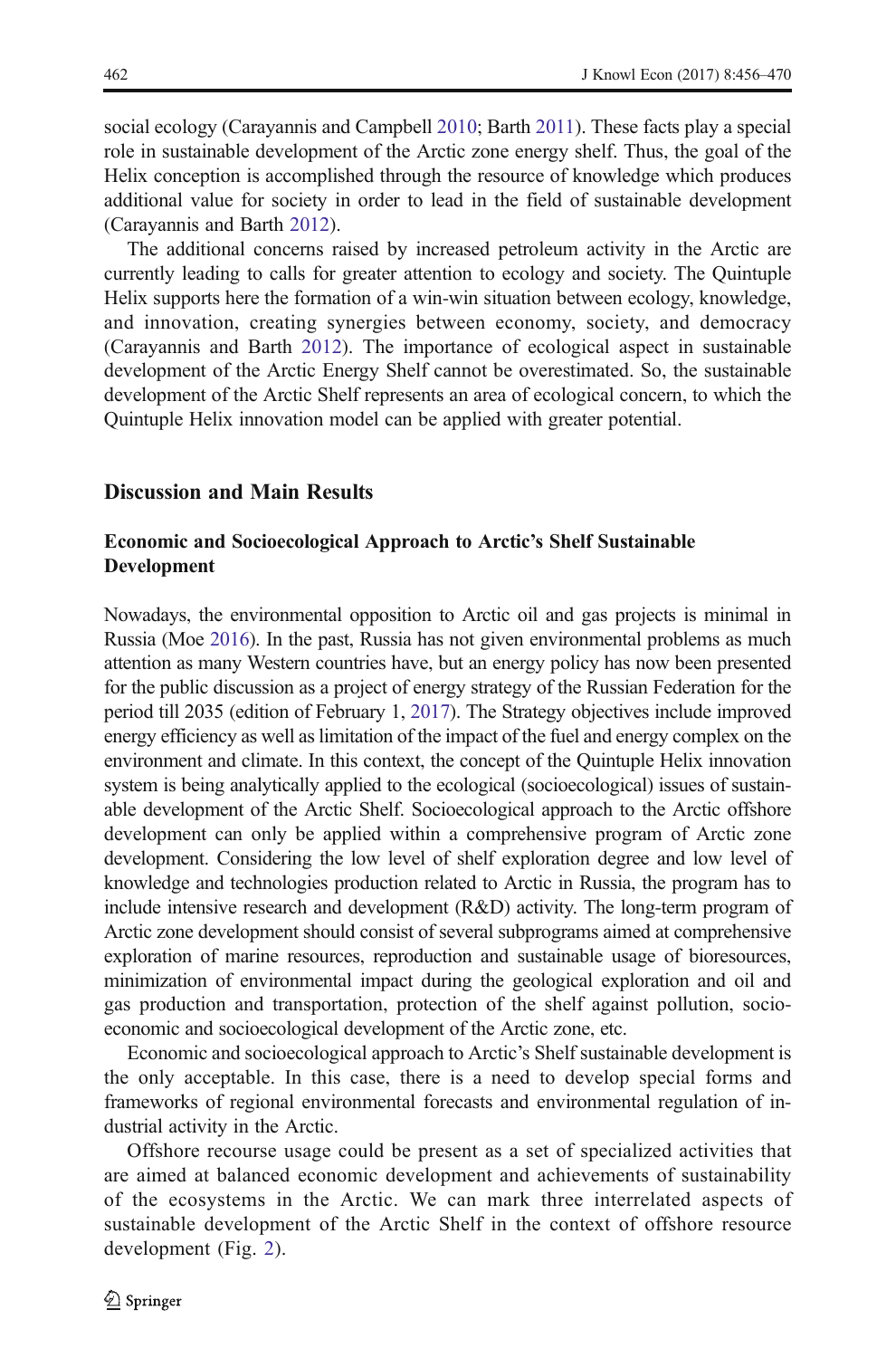<span id="page-7-0"></span>

Fig. 2 Sustainable development of the Arctic Shelf

There are big differences in the role of the government as well as organization of offshore petroleum activity in the various Arctic countries. In the US, Canada, and Greenland, the initiative is clearly in the private sector. In Norway and Russia, the state is more directly involved, through its ownership in dominant companies as well as state development priorities (Moe [2016\)](#page-13-0). That is why economic and socioecological approach should be the important part of policy regulation at the state level in Russia. In all Arctic countries, national policies are important, especially in Russia, pushing or holding back sustainable development of the Arctic zone.

# Centers of Economic Growth and Interaction of Stakeholders

For sustainable development of the Arctic Energy Shelf, let us consider the possible scheme of interaction of main participants of its development. As it was mentioned above, the basis for Arctic's development has to be a comprehensive program which should include a set of subprograms related to oil and gas exploration and production, and processing and transport facilities, as well as development of different infrastructures (scientific, educational, innovative, and social). Within the concept of Quintuple Helix innovation model, such subprograms should serve interests of the government, local and international business, and educational and scientific organizations, as well as interests of civil society and environmental organizations.

Sustainable development of the Arctic Shelf should be directed to the creation of the centers for economic development (CED) (oil and gas business clusters). Creating of CED is possible through the public-private initiatives aimed at knowledge and innovation production and transfer. For example, the integration of local business with foreign companies that are involved in high-tech projects may be an effective channel for the knowledge transfer to local enterprises (Fig. [3](#page-8-0)). In many ways, the CED also initiates various forms of partnership between the government, universities, and local and international business in many sectors, and CED is capable to accelerate the implementation of technological and organizational innovations in difficult Arctic's conditions.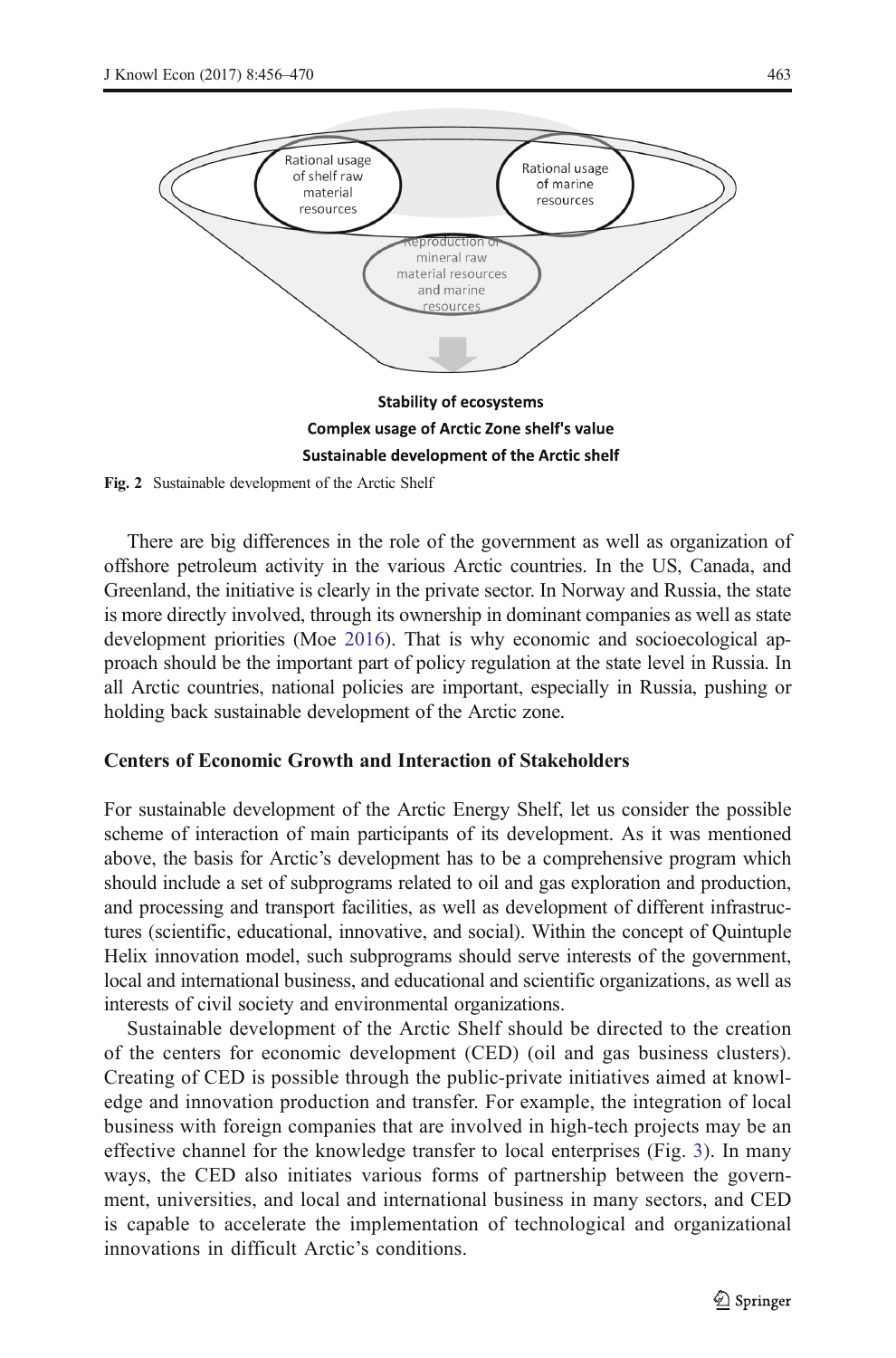<span id="page-8-0"></span>

Fig. 3 Knowledge transfer through the CED and human resources in the Arctic zone

Development of the Arctic zone is connected with formation of direct and indirect effects within the CED. Macroeconomic effects appear in the following forms: attraction of investments to the region, development of innovative technologies, increase in budgetary revenues, indirect effect from various contracts in the region, and reduction of unemployment in the region. All of these effects are the building blocks of the economic multiplier effect, which was first designed by a team of scientists led by A. Arbatov (Arbatov [1988](#page-12-0)).

The principle of the multiplier is based on the interaction of different sectors and industries in the economy. In a simplified form, it can be described as follows: an increase in demand in one sector will automatically cause an increase in demand in other sectors that are technologically linked (Table [2](#page-9-0)).

Oil and gas shelf projects will give impetus to the activities of suppliers, shipbuilders, oil and gas service companies, transport companies, energy companies, and others. There is a series of «investment pulses» that intensifies economic development of the coastal areas in the Arctic. Foreign experience proved that the large oil and gas projects promote the rapid development of regional economy, because during projects' implementation, up to 80% of the activity connected with supplier and contractor companies in such sectors as metalworking, construction business, and engineering, as well as suppliers of equipment, materials, and other services. These facts proved by the oil and gas projects in Norway, the USA (Houston), and the UK (Aberdeen). (Cherepovitsyn [2011;](#page-13-0) Fadeev et al. [2012](#page-13-0)).

The main opportunities for the region and local business in the CED based on the criteria of economic, social, environmental, and technological efficiency are presented in Table [3.](#page-9-0)

# Potential of Oil and Gas Shelf Projects

In implementation of oil and gas projects on the Arctic Shelf, the most important stakeholders are the local business (companies), federal and regional government, and local public. Economic and socioecological potential of shelf oil and gas projects can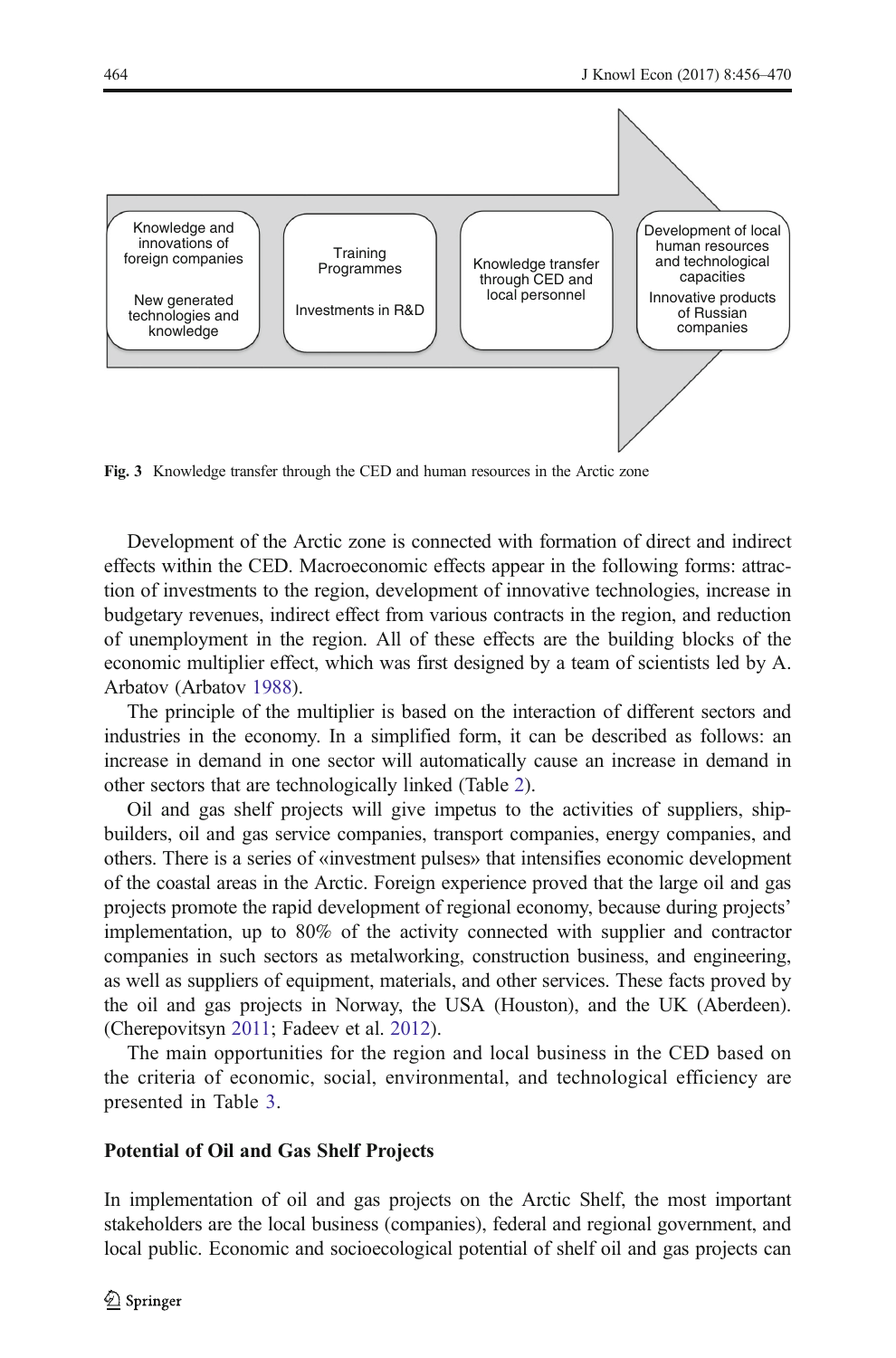| Multiplier effect                                                                                                                                                                                                 |  |  |  |  |
|-------------------------------------------------------------------------------------------------------------------------------------------------------------------------------------------------------------------|--|--|--|--|
| Set of indirect effects which turn up in ability of oil and gas sector to<br>cause intensive development of related industries, such as energy<br>supply sector, transport, social services, and service business |  |  |  |  |
| Sales multiplier is formed by the use of common sales channels,<br>common transport, and logistics infrastructure                                                                                                 |  |  |  |  |
| Production multiplier is formed by the increase of supply and demand<br>on the resources and means of production in the region                                                                                    |  |  |  |  |
| Income multiplier is formed by the increased wages, number of lease<br>agreements, profits, etc.                                                                                                                  |  |  |  |  |
| Employment multiplier is formed by the growth of industrial production<br>and other spheres and by the growth of employment in the region                                                                         |  |  |  |  |
|                                                                                                                                                                                                                   |  |  |  |  |

<span id="page-9-0"></span>Table 2 Characteristics of the multiplier effect

be estimated by the analysis of possible expectations and risks of main stakeholders (Fig. [4](#page-10-0)). Special attention in this scheme is paid to the Quintuple Helix innovation model which promotes growth of potential of oil and gas shelf projects. The goal and interest of the Quintuple Helix are to include public and natural environment as new subsystems for knowledge and innovation models. The natural environment is for the process of knowledge and innovation production, and their creation is particularly important because it serves for the preservation, survival, and vitalization of humanity (for the public) and the making of new green and eco-technologies. The Quintuple Helix model furthermore outlines what sustainable development might mean and imply for eco-innovation and eco-entrepreneurship in the current situation and for our future (Carayannis and Campbell [2010\)](#page-12-0).

As it was noted above, oil and gas shelf projects have strategic importance for the world energy market and for the national economy as a whole. Such projects can become an essential source of budgeting in Russia. Let us now have a closer look at multiplier effect, which was presented above in our paper.

| Sphere          | Region                                                                                                                                                | Local business                                                                                                                                              |
|-----------------|-------------------------------------------------------------------------------------------------------------------------------------------------------|-------------------------------------------------------------------------------------------------------------------------------------------------------------|
| Economic        | Creation of competitive environment in the<br>region. Increase of tax revenues and a<br>number of profitable enterprises. Decrease<br>of unemployment | Increase of productivity in a competitive<br>environment. Enhancement of the cost<br>optimization. A high probability of<br>entering to the foreign markets |
| Public (social) | Intensification of the social programs.<br>Development of social infrastructure for<br>civil society. Improvement of quality of life                  | New jobs. Higher wages. Improving the<br>ergonomics of work. New objects of<br>industrial and social infrastructure                                         |
|                 | Environmental Reduction of environmental damage because<br>of development of high-tech energy-saving<br>and eco-friendly industries                   | Increasing the implementation of<br>energy-saving and eco-friendly<br>technologies                                                                          |
| Technological   | Appears of high-tech industries and<br>innovation-oriented companies in the<br>region                                                                 | Growth of innovative potential of the<br>companies and its realization. The revival<br>of R&D and high-tech business.                                       |

Table 3 Opportunities of the region and local business in the CED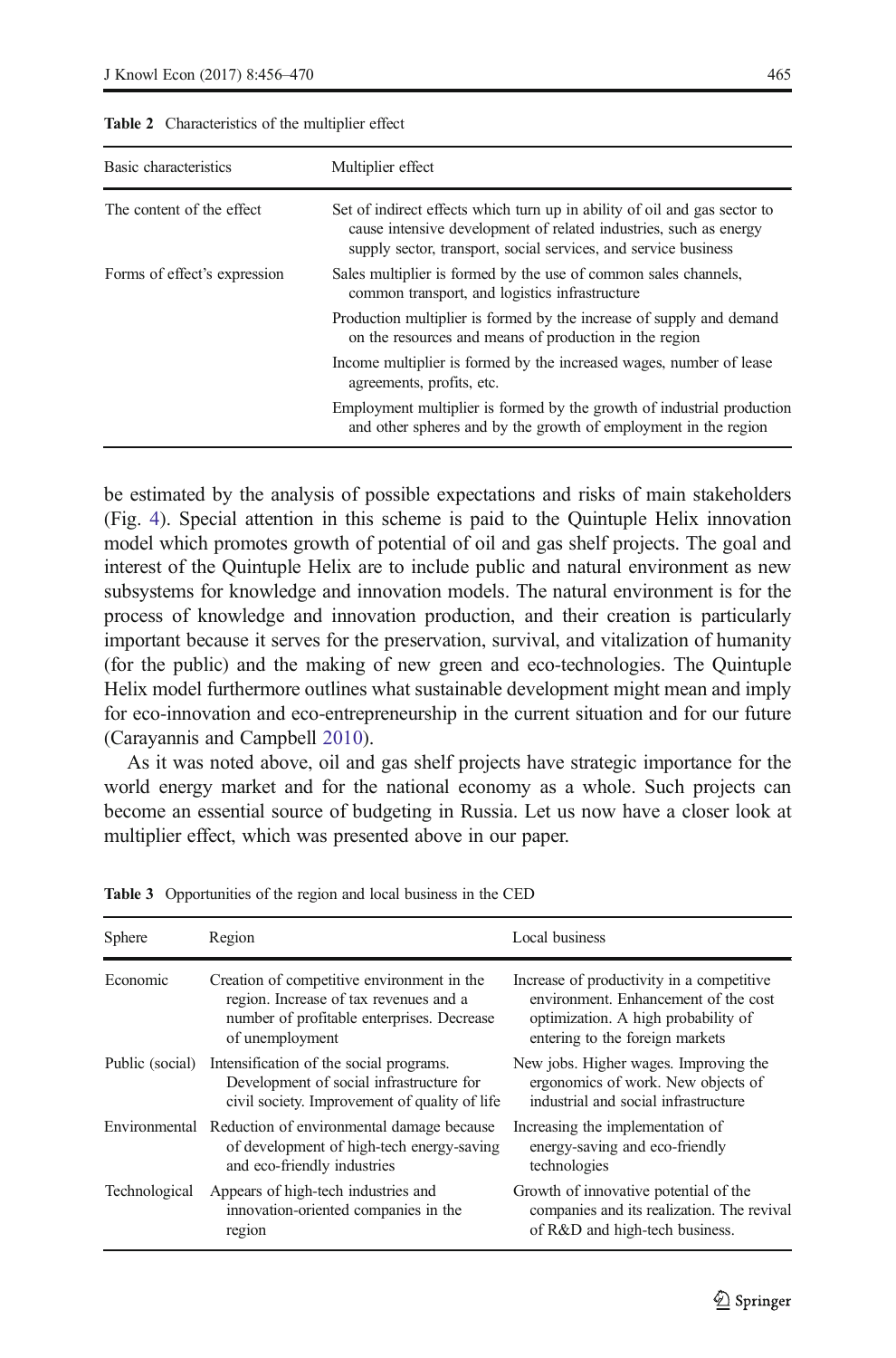<span id="page-10-0"></span>

*\*PPP - public-private partnerships* 

Fig. 4 Economic and socioecological potential of oil and gas shelf projects

In Table [4](#page-11-0), you can see the assessment of the total budgetary effect from the implementation of the two biggest shelf projects (Shtokman gas-condensate field and Prirazlomnoye oil field). The amount of the total direct budgetary effect was obtained from the program of development of resources of hydrocarbons on the shelf of the Russian Federation till 2030 (the program was developed by request of Gazprom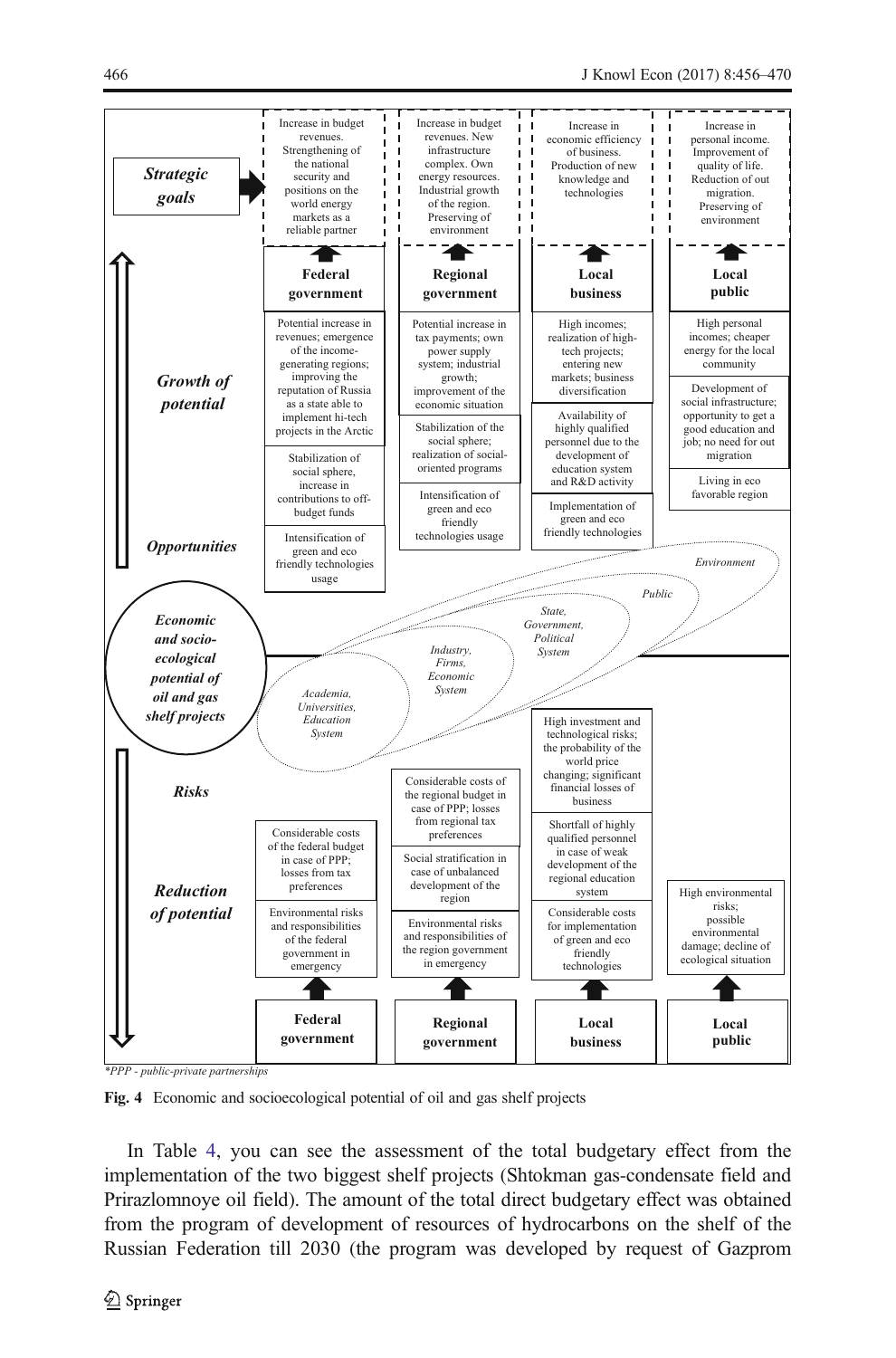Arctic) by 2030, USD billion

<span id="page-11-0"></span>

|  |  |  |  |  | <b>Table 4</b> Total effect at all-level budgets from shelf projects (Shtokman and Prirazlomnoye fields, West |  |
|--|--|--|--|--|---------------------------------------------------------------------------------------------------------------|--|

| <b>Budget</b>   | Direct effect | Associated<br>sector effect | Indirect effect | Total |  |
|-----------------|---------------|-----------------------------|-----------------|-------|--|
| Federal budget  | 4.1           | 4.92                        | 0.9             | 9.92  |  |
| Regional budget | 1.05          | 1.26                        | 0.23            | 2.54  |  |
| Total           | 5.15          | 6.18                        | 1.13            | 12.46 |  |
|                 |               |                             |                 |       |  |

company). Distribution of budgetary revenues (federal and regional budget) is made in compliance with the operating tax system in Russia. The calculations of the total direct effect have been made for the 10-year period, based on the presumption that the largescale production in two deposits starts in 2020. It is also supposed that the oil price is higher, in the range of 60 to 80 USD per barrel.

Then we applied the method suggested by Russian scientists (Arbatov [1988;](#page-12-0) Atnasheva and Konoplyanik [2001](#page-12-0)). Thus, by techniques of an assessment of multiplicative effect, 1 US dollar of the income from oil and gas production gives 1.2–1.5 US dollars of the income in the related industries (associated sectors). The related industries are manufacturing industries (metal working industry, mechanical engineering, shipbuilding, etc.). Indirect effects are consulting and services, social sector, etc. In general, indirect effect is on average estimated from 10 to 15% of the cumulative multiplicative effect.

# **Conclusions**

The aim of this paper has been to go a bit beyond general sweeping statements about Arctic Shelf sustainable development, when it comes to dealing with the new issues, tasks, or challenges.

The challenges and opportunities of the Arctic Shelf development outlined above can be better understood and operationalized from a theory, policy, and practice set of perspectives via the Quintuple Innovation Helix Model which is a model of triplebottom-line sustainable innovation and socio-economic development. The Quintuple Innovation Helix Model can tackle existing challenges of Arctic zone development through the application of knowledge and know-how as it focuses on the social (societal) exchange and transfer of knowledge inside the subsystems of a specific state or nation-state (Barth [2011\)](#page-12-0). The "nonlinear" innovation model of the Quintuple Helix, which combines knowledge, know-how, and the natural environment system together into one "interdisciplinary" and "transdisciplinary" framework, can provide a step-bystep model to comprehend the quality-based management of effective Arctic development, recover a balance with nature, and allow future generations a life of plurality and diversity on earth (Carayannis and Campbell [2010](#page-12-0); Barth [2011\)](#page-12-0).

In the context of our case in point, the Arctic Shelf development should be based on the following issues:

- Creation of favorable investment and economic-right climate
- Environmentally balanced development of the shelf and coastal areas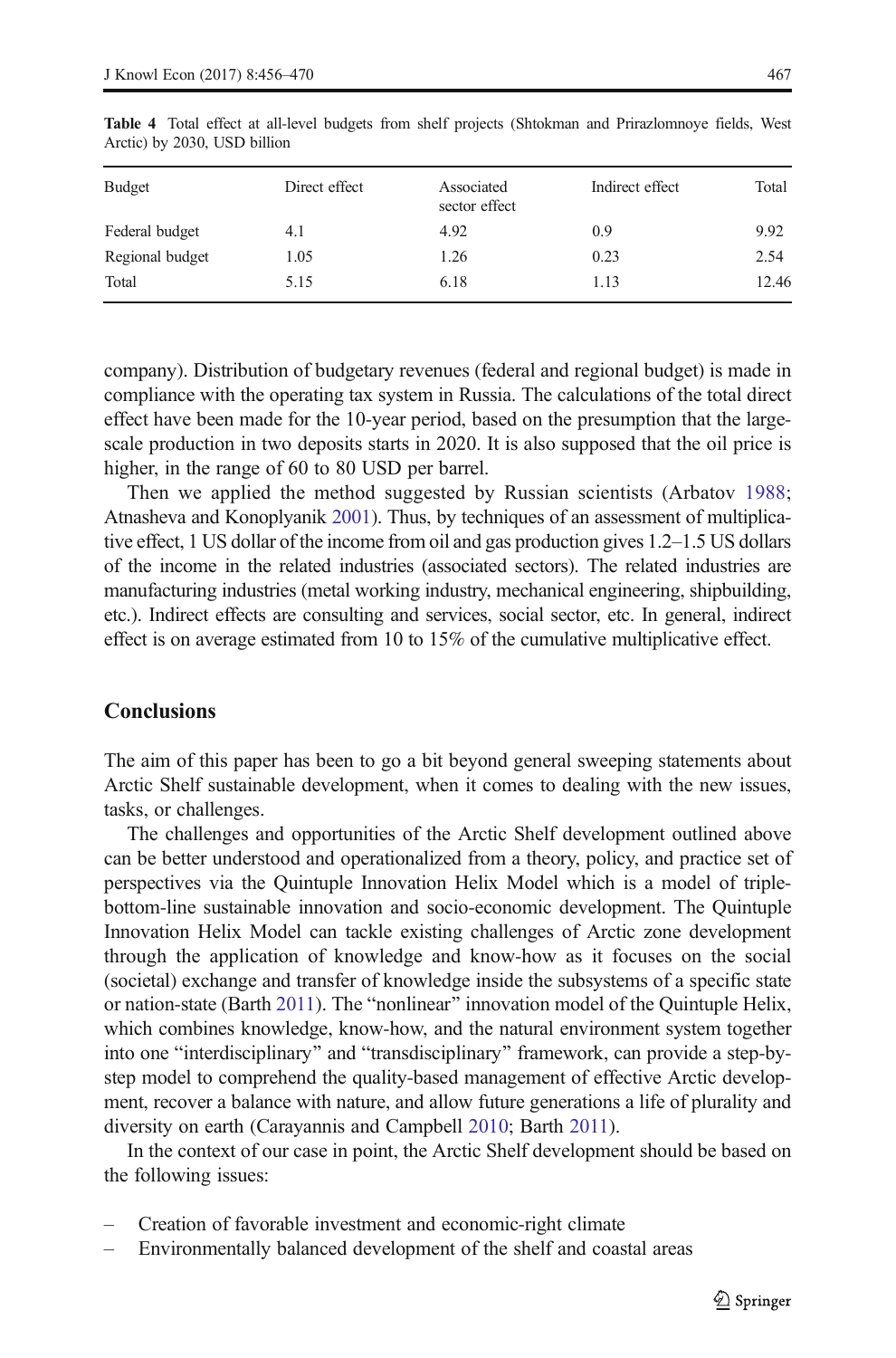- <span id="page-12-0"></span>– Coordinating the interests of all participants in the oil and gas project's implementation
- Development of regional innovative infrastructure to enable the innovation and knowledge production and transfer
- Creation of a scheme for risk sharing between the government, investors, and business
- Orientation on socioecological approach
- Accelerate technology commercialization (Carayannis et al. [2016\)](#page-13-0), etc.

In summary, it should be noted that introduction and implementation of Arctic oil and gas projects strongly depend on tendencies of the world market of energy resources, in particular on prices of oil and gas. Therefore, large-scale development of Arctic oil and gas fields will be substantially connected with stable prices of oil, more than 80 US dollars for barrel.

Acknowledgments The paper is based on research carried out with the financial support of the grant of the Russian Science Foundation (Project No. 14-38-00009, The program-targeted management of the Russian Arctic zone development). Peter the Great St. Petersburg Polytechnic University.

# **References**

- Arbatov, A. (1988). The role of consumption in the formation of the mineral resource base of the country: overview / A.A. Arbatov, I.G. Grtsevich // Economy minerals and exploration. M .: Geoinformmark. 180 p.
- Atnasheva, M., Konoplyanik, A. (2001). About the rational interaction of the state and others participants of investment process in oil and gas industry (part 2). Oil industry, 6 (June). [http://www.konoplyanik.](http://dx.doi.org/http://www.konoplyanik.ru/ru/publications/293b/293b.htm) [ru/ru/publications/293b/293b.htm](http://dx.doi.org/http://www.konoplyanik.ru/ru/publications/293b/293b.htm)
- Austvik, O., Moe, A. (2016). Oil and gas extraction in the Barents Region. Encyclopedia of the Barents Region (Volume II). Oslo, Pax, pp. 115–121
- Barth, T. D. (2011). The idea of a green new deal in a Quintuple Helix Model of knowledge, know-how and innovation. International Journal of Social Ecology and Sustainable Development, 1(2), 1–14.
- Blunden, M. (2009). The new problem of Arctic stability. Survival. Vol. 51. № 5. p. 127.
- Blunden, M. (2012). Geopolitics and the Northern Sea Route. International Affairs, 88(1), 115–129.
- Carayannis, E. G., & Alexander, J. M. (2006). Global and local knowledge. Palgrave MacMillan: Glocal transatlantic public-private partnerships for research and technological development. Houndmills.
- Carayannis, EG, Barth, TD, Campbell, DFJ (2012). The Quintuple Helix innovation model: global warming as a challenge and driver for innovation. Journal of Innovation and Entrepreneurship 2012, 1:2. URL: [http://www.innovation-entrepreneurship.com/content/1/1/2](http://dx.doi.org/http://www.innovation-entrepreneurship.com/content/1/1/2)
- Carayannis, E. G., & Campbell, D. F. J. (2009). "Mode 3" and "Quadruple Helix": toward a 21st century fractal innovation ecosystem. International Journal of Technology Management, 46(3/4), 201–234.
- Carayannis, E. G., & Campbell, D. F. J. (2010). Triple Helix, Quadruple Helix and Quintuple Helix and how do knowledge, innovation and the environment relate to each other? A proposed framework for a transdisciplinary analysis of sustainable development and social ecology. International Journal of Social Ecology and Sustainable Development, 1(1), 41–69 [http://www.igi-global.com/bookstore/article.](http://dx.doi.org/http://www.igi-global.com/bookstore/article.aspx?titleid=41959) [aspx?titleid=41959.](http://dx.doi.org/http://www.igi-global.com/bookstore/article.aspx?titleid=41959)
- Carayannis, E. G., & Campbell, D. F. J. (2011). Open innovation diplomacy and a 21st century fractal research, education and innovation (FREIE) ecosystem: building on the Quadruple and Quintuple Helix innovation concepts and the "mode 3" knowledge production system. Journal of the Knowledge Economy, 2(3), 327–372 [http://www.springerlink.com/content/d1lr223321305579/.](http://dx.doi.org/http://www.springerlink.com/content/d1lr223321305579/)
- Carayannis, E. G., & von Zedtwitz, M. (2005). Architecting gloCal (global–local), real-virtual incubator networks (G-RVINs) as catalysts and accelerators of entrepreneurship in transitioning and developing economies. Technovation, 25, 95–110.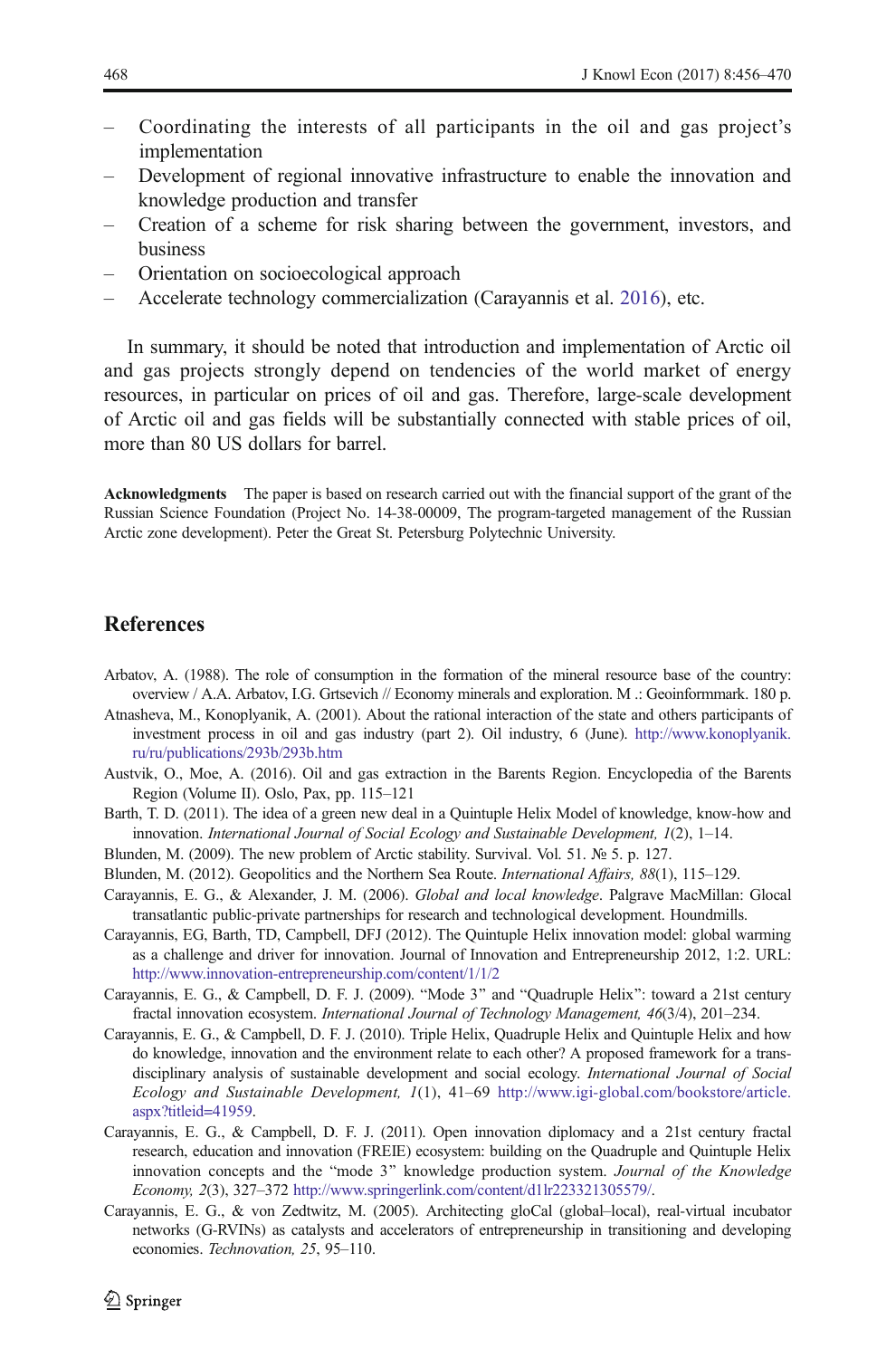- <span id="page-13-0"></span>Carayannis, E. G., Cherepovitsyn, A., & Ilinova, A. (2016). Technology commercialization in entrepreneurial universities: the US and Russian experience. The Journal of Technology Transfer, 41(5), 1135–1147.
- Cherepovitsyn, A. (2011). Oil and gas clusters: possible regional effects and problems in the development of offshore fields with the participation of foreign capital // Economic research in the north: from past to future. Proceedings of the conference, Apatity. - p. 120
- Cherepovitsyn, A., & Ilinova, A. (2016). Ecological, economic and social issues of implementing carbon dioxide sequestration technologies in the oil and gas industry in Russia. Journal of Ecological Engineering, 17(2), 19–23.
- Claes, D., Osterud, O. (2010). The new geopolitics of the High North. 51<sup>st</sup> ISA Convention in New Orleans.
- Conley, H. et. al. (2013). Arctic economics in the 21st century. The benefits and costs of cold. Report of the CSIS Europe Program.
- Conley, H., Kraut, J. (2010). Strategic interests in the Arctic: an assessment of current challenges and new opportunities for cooperation: a report of the CSIS Europe program. 33 p.
- Etzkowitz, H. (2008). The triple helix: university-industry-government innovation in action. In New York. Routledge.
- Etzkowitz, H., & Leydesdorff, L. (1995). The Triple Helix-university-industry-government relations: a laboratory for knowledge-based economic development. EASST Review, 14, 14–19.
- Etzkowitz, H., & Leydesdorff, L. (Eds.). (1997). Universities and the global knowledge economy: a Triple Helix of university-industry-government relations. London: Printer.
- Fadeev, A., Cherepovitsyn, A., & Larichkin, F. (2012). Increasing the competitiveness of Russian suppliers of the oil and gas industry during the development of Arctic oil and gas fields. "SCIENCE" ARC RAS ECO-Russian economic journal, 4(454), 163–181.
- Finland's Strategy for the Arctic Region (2010). Prime Minister's Office Publications. 8/2010.
- Gautier, D. L., et al. (2009). Assessment of undiscovered oil and gas in the Arctic. Science, 324(5931), 1175– 1179.
- Heininen, L. (2012). Arctic strategies and policies. Inventory and Comparative Study.
- Henderson, J. (2014). International partnership in Russia: conclusions from the oil and gas industry. London: Palgrave Macmillan.
- Henderson, J., Loe, J. (2014). The prospects and challenges for Arctic oil development. URL: [https://www.](http://dx.doi.org/https://www.oxfordenergy.org/wpcms/wp-content/uploads/2014/11/WPM-56.pdf) [oxfordenergy.org/wpcms/wp-content/uploads/2014/11/WPM-56.pdf](http://dx.doi.org/https://www.oxfordenergy.org/wpcms/wp-content/uploads/2014/11/WPM-56.pdf)
- Howard, R. (2009). The Arctic gold rush: the new race for tomorrow's natural resources. URL: [https://books.google.](http://dx.doi.org/https://books.google.ru/books?id=Cjia1nLdlqMC&pg=PA174&dq=USA+Arctic+shelf&hl=ru&sa=X&ved=0ahUKEwjj3u6Oxv3RAhWzZpoKHYl1A_EQ6AEIWTAE%23v=onepage&q=USA%20Arctic%20shelf&f=false) [ru/books?id=Cjia1nLdlqMC&pg=PA174&dq=USA+Arctic+shelf&hl=ru&sa=X&ved=0ahUKEwjj3u6Oxv3](http://dx.doi.org/https://books.google.ru/books?id=Cjia1nLdlqMC&pg=PA174&dq=USA+Arctic+shelf&hl=ru&sa=X&ved=0ahUKEwjj3u6Oxv3RAhWzZpoKHYl1A_EQ6AEIWTAE%23v=onepage&q=USA%20Arctic%20shelf&f=false) [RAhWzZpoKHYl1A\\_EQ6AEIWTAE#v=onepage&q=USA%20Arctic%20shelf&f=false](http://dx.doi.org/https://books.google.ru/books?id=Cjia1nLdlqMC&pg=PA174&dq=USA+Arctic+shelf&hl=ru&sa=X&ved=0ahUKEwjj3u6Oxv3RAhWzZpoKHYl1A_EQ6AEIWTAE%23v=onepage&q=USA%20Arctic%20shelf&f=false)
- Ilinova, A., & Dmitrieva, D. (2016a). Technology commercialization: experience of the U.S. and possibilities for oil and gas industry in Russia. International Journal of Applied Engineering Research., 11(7), 4990–4994.
- Ilinova, A., & Dmitrieva, D. (2016b). Sustainable development of the Arctic zone of the Russian Federation: ecological aspect. Biosciences Biotechnology Research Asia, 13(4), 2101–2106.
- Kapyla, J. & Mikkola, H. (2013). The global Arctic. The growing Arctic interests of Russia, China, The US and European Union. Global security research programme. The Finnish institute of international affairs.
- Keil, K. (2012). Opening oil and gas development in the Arctic: a conflict and risk assessment. Tvergastein Interdisciplinary Journal of the Environment, 2nd issue, November 2012, pp. 36–43.
- Kingdom of Denmark Strategy for the Arctic 2011–2020. Ministry of Foreign Affairs; Department of Foreign Affairs, Government of Greenland; Ministry of Foreign Affairs, Government of the Faroes Tinganes. August 2011. [http://web.law.columbia.edu/sites/default/files/microsites/climatechange/files/Arctic-](http://dx.doi.org/http://web.law.columbia.edu/sites/default/files/microsites/climatechange/files/Arctic-Resources/Arctic-Council/02_01_Denmark%20strategy%20for%20the%20Arctic.pdf)[Resources/Arctic-Council/02\\_01\\_Denmark%20strategy%20for%20the%20Arctic.pdf](http://dx.doi.org/http://web.law.columbia.edu/sites/default/files/microsites/climatechange/files/Arctic-Resources/Arctic-Council/02_01_Denmark%20strategy%20for%20the%20Arctic.pdf).
- Laruelle, M. (2014). Russia's Arctic strategies and future of the far north. Armonk: M.E. Sharpe Inc. 251 p.
- Moe, A. (2016). In V. Sakhuja & K. Narula (Eds.), *The dynamics of Arctic development* (pp. 3–13). Asia in the Arctic. Singapore: Springer.
- National strategy for the Arctic region (2013). The White House.Washington D.C. [https://ru.scribd.](http://dx.doi.org/https://ru.scribd.com/document/141155221/National-Strategy-for-the-Arctic-Region) [com/document/141155221/National-Strategy-for-the-Arctic-Region.](http://dx.doi.org/https://ru.scribd.com/document/141155221/National-Strategy-for-the-Arctic-Region)
- Norwegian Government's High North strategy (2006). Norwegian Ministry of Foreign Affairs. [http://web.law.](http://dx.doi.org/http://web.law.columbia.edu/sites/default/files/microsites/climate-change/files/Arctic-Resources/Arctic-Council/05_01_Norways%20strategy%20in%20the%20High%20North.pdf) [columbia.edu/sites/default/files/microsites/climate-change/files/Arctic-Resources/Arctic-Council/05\\_01\\_](http://dx.doi.org/http://web.law.columbia.edu/sites/default/files/microsites/climate-change/files/Arctic-Resources/Arctic-Council/05_01_Norways%20strategy%20in%20the%20High%20North.pdf) [Norways%20strategy%20in%20the%20High%20North.pdf](http://dx.doi.org/http://web.law.columbia.edu/sites/default/files/microsites/climate-change/files/Arctic-Resources/Arctic-Council/05_01_Norways%20strategy%20in%20the%20High%20North.pdf).
- Overland, I. (2010). The Arctic is hot, part 1 (autumn 2010). Russia's Arctic energy policy International Journal., 65(4), 865–878.
- Pavlenko, V. (2013). The Arctic zone of the Russian Federation in system of ensuring national interests of the country. The Arctic: ecology and economy. No 4 (12). URL: [http://www2.ibrae.ru/docs/4%2812%29](http://dx.doi.org/http://www2.ibrae.ru/docs/4%2812%29/016_025_ARKTIKA_4%2812%29_12_2013.pdf) [/016\\_025\\_ARKTIKA\\_4%2812%29\\_12\\_2013.pdf](http://dx.doi.org/http://www2.ibrae.ru/docs/4%2812%29/016_025_ARKTIKA_4%2812%29_12_2013.pdf)